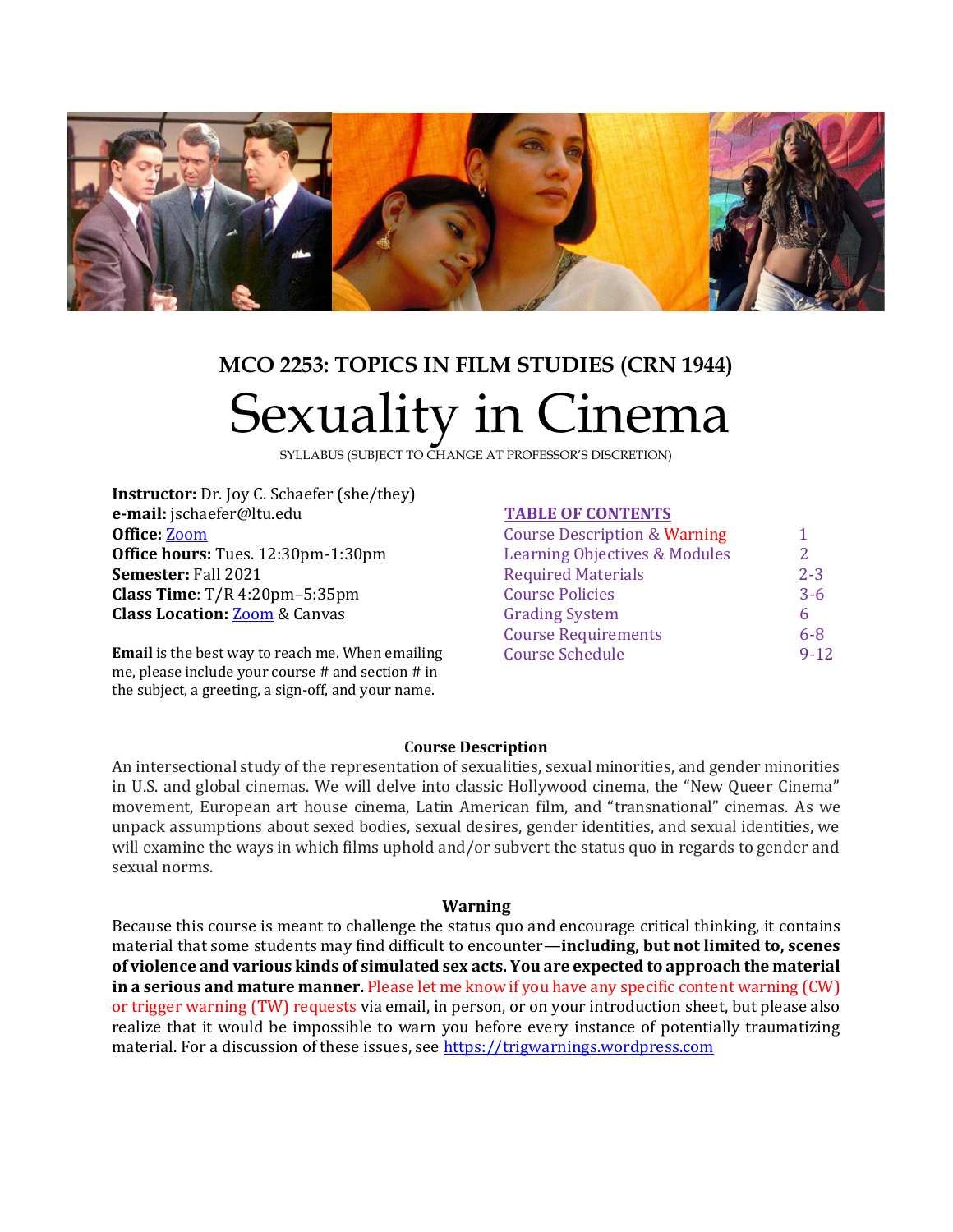## **Learning Objectives**

- 1. *Develop* critical and analytical viewing skills, including identifying formal & thematic elements of narrative cinema using film studies vocabulary via written work
- 2. *Demonstrate* intermediate knowledge of queer/gender/intersectional feminist studies vocabulary, theories and histories through in-class discussion, written work, and presentation
- 3. *Show* familiarity with the cultural and historical contexts of films through presentation and written work
- 4. *Practice* oral communication skills via presentation and class discussion
- 5. *Distinguish & evaluate* the quality & significance of individual films via scholarly film review
- 6. *Develop* research & writing skills including locating, understanding, evaluating & integrating primary and secondary source materials via presentation and scholarly film review
- 7. *Exhibit* the ability to do a close reading of a scene via scholarly film review
- 8. *Understand* some of the ways that scholars, activists, filmmakers, and media producers attempt to transgress social inequalities
- 9. *Cultivate* the ability to imagine otherwise

**Policy regarding circulation of course materials:** The materials presented in this class are copyright protected and may not be used without the express prior consent of the instructor. Intentional misuse of the intellectual property of another may subject the user to penalties up to and including dismissal.

## **HOW THIS COURSE IS DELIVERED: Synchronous Zoom Meetings & Modules (on Canvas)**

The Modules are as follows: **Semester-Long Assignments Resources Weeks 1 & 2:** Queering Classical Hollywood **Weeks 3 & 4:** New Queer Cinema **Weeks 5 & 6:** New Queer Cinema, cont. **Weeks 7 & 8:** European Art House **Weeks 9 & 10:** European Art House, cont. **Weeks 11 & 12:** U.S. Indie Film **Weeks 13 & 14:** Latin American Cinema **Weeks 15 & 16:** Transnational Cinema

**Each module will include:** Links to required & optional readings, formal assignments (with instructions and due dates listed), and discussion board forums. **Make sure to check Modules (rather than the Assignments tab) for all assignments and due dates!** 

### **Required Materials**

There is one required book for the course. Make sure to buy the edition listed below so that we are all literally on the same page:

• Gocsik, Karen, Dave Monahan, and Richard Barsam. *Writing about Movies* (**5th edition)**, Norton, 2018. **ISBN-13:** 978-0393664904

In addition, much of your required & recommending reading will be posted on **[Canvas]** under "Modules" or on **Perusall.**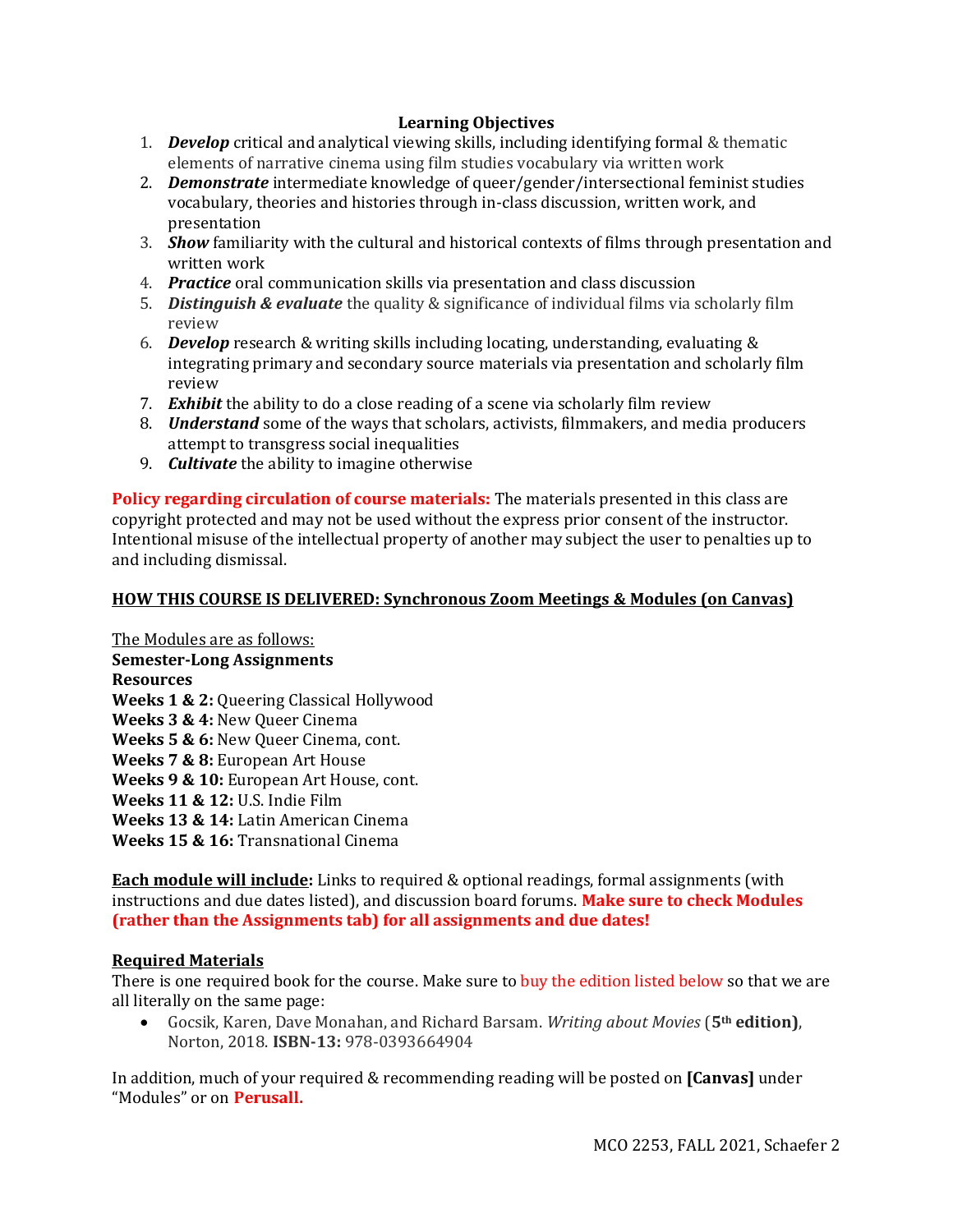*Out-of-class film viewing:* You will also be required to watch several films outside of our class meetings. Please plan on renting these for about \$3.99 each. **ALSO NOTE:** Many public libraries offer **Hoopla** and/or **Kanopy** streaming. You may have access through your home library, but you can also apply for a Southfield Library card if you live on campus or in Southfield for school [here.](https://southfieldlibrary.org/services/virtual/eresources-card/eresources-card-attend-school-in-southfield-or-lathrup-village/) I've noted in the schedule below the films that are available via Kanopy at the Southfield Public Library **[Kanopy]**—or where I have found them streaming for free, to rent, or via subscription. In addition, you may check [justwatch.com](http://justwatch.com/) for where to find required and recommended films to stream (for free), rent, or buy. For more obscure foreign films, check [telescopefilm.com.](http://telescopefilm.com/)

## **Getting Help**

I'm here to facilitate your learning. I'm available during our Zoom lectures, by email, and via regular face-to-face online office hours to help you address any questions you have about the course and its material. I'm not, however, tech support. If you're having **technical difficulties** with the Canvas site or accessing any of the materials, please contact the [IT Helpdesk](https://www.ltu.edu/ehelp/contact-us.asp) a[t helpdesk@ltu.edu.](mailto:helpdesk@ltu.edu) Are you new to **Canvas** or unfamiliar with its tools? Click here for [Welcome to Canvas](https://www.ltu.edu/ehelp/canvas.asp) and [Canvas for Students.](https://www.ltu.edu/ehelp/canvas-for-students.asp)

### **COURSE POLICIES**

## **1. Academic Honesty & Plagiarism**

- a) I appreciate that most students are honest, but let's be clear on the policies. Academic dishonesty will not be tolerated in this course. You are expected to be the author of your own work. Don't ask for or receive help from others on your individual work, don't represent someone else's work as your own, don't let your parent or friend re-write or "fix" your paper for you, and don't turn in work for this class that you turned in previously (either for a different class or this class) without first receiving permission from me.
- b) Many students assume they understand plagiarism when they really don't. Often, plagiarism is unintentional. Unintentional or not, all forms of plagiarism (e.g. print sources, Internet sources, fellow students, your professors, your own work from this or another course) will be grounds for receiving an 'F' on the assignment and/or for the course, and students who plagiarize will be reported to the university.
- c) The Department of Humanities, Social Sciences, and Communications requires students to submit all final copies of expository essays to VeriCite, anti-plagiarism software. The following pledge is required on all academic work submitted by undergraduate students at Lawrence Technological University:

### *"I have neither given nor received unauthorized aid in completing this work, nor have I presented someone else's work as my own." ~Your Name*

- d) Note that plagiarism is an insult to me as your instructor and to your peers. If you are unsure about what constitutes plagiarism, please don't hesitate to ask me or a librarian. **When in doubt, cite your source in the Works Cited and in-text (author page) and cite as you research and write!**
- e) For more information on how LTU defines and deals with cases of plagiarism, see: <https://www.ltu.edu/current-students/honor-code.asp>

### **2. Zoom Meetings: Synchronous Communication Expectations**

- a) This course will meet in "real time" via Zoom meetings during our normal class times. You are expected to show up consistently and on time to these meetings; **treat them as in-seat meetings.**
- b) Your classmates and I are making ourselves vulnerable by turning our cameras on during Zoom meetings; *you are expected to do the same*. Facing the camera will show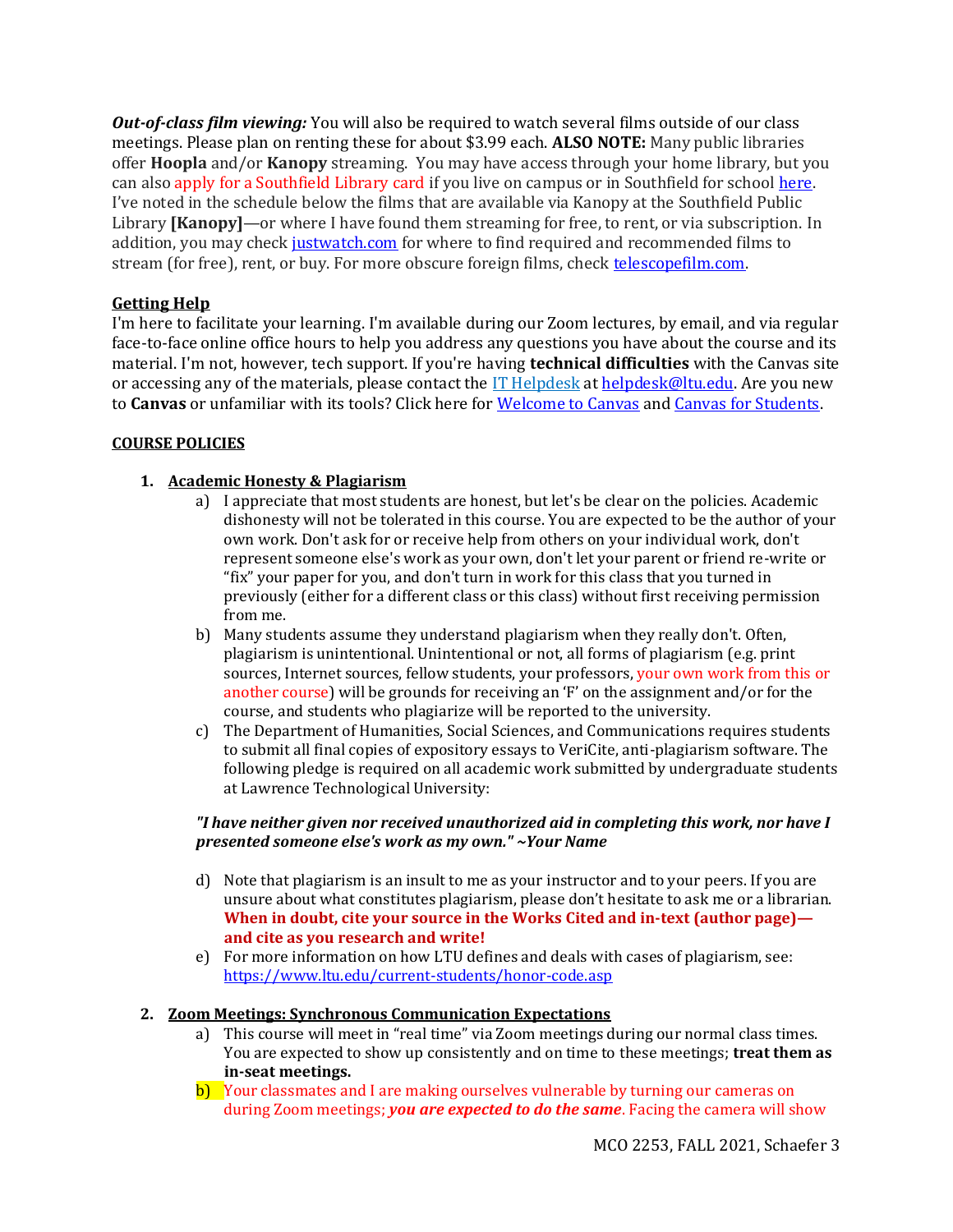us that you are invested in the course. You are free to use a fake background, but your real-time face should be in the frame. If you have concerns about this, please email me.

- c) Feel free to mute yourself if there is too much background noise in your space, but also try to remember to unmute yourself when you are speaking.
- d) **Please be respectful to everyone in class.** *Practice active listening.* Criticism should always be constructive and class discussions should be a place to respectfully talk through ideas. Any comments or actions that instigate or contribute to a hostile environment in the classroom will be discussed with the professor and resolved with the help of university support services if needed.
- e) Please physically raise your hand OR (especially when I am lecturing) digitally 'raise your hand' via the icon on Zoom—and wait for me to acknowledge you before speaking. This will encourage an organized online space where as many voices as possible can be heard.
- f) Arriving late is disruptive and inconsiderate. Please be respectful to your classmates and me by **arriving to our Zoom meetings on time.**

## **3. Netiquette: Asynchronous Communication Expectations**

- a) The student/instructor relationship is a professional one. Make sure that your emails name your concern and address your instructor with respect. Be sure to include openings and closings, and to sign your name. See: <http://mleddy.blogspot.com/2005/01/how-to-e-mail-professor.html>
- b) We will be using the course **Canvas** website, so please make sure to check it regularly for course updates and grades.
- c) You will also submit all written work through **VeriCite** on Canvas, a program that helps me determine if you've plagiarized.
- d) The online space has etiquette—social and professional codes of polite, professional behavior—the same way the face-to-face classroom does. This is particularly important because your audience isn't in front of you, likely doesn't know you, and therefore is not always able to infer your tone. What might sound hilarious to you when you're writing (because you know the inflection of your wording), might not come across the same way to your reader.
- e) The first rule of netiquette is: **Remember the human.**
- f) See "Discussion Board Tips: TRUST" on Canvas Modules  $\rightarrow$  "Semester-Long" Assignments"
- g) **Email Guidelines:**
	- i. An email address should be reflective of your professionalism
	- ii. Remember to identify the course and the name of the relevant assignment in the subject line
	- iii. Include a formal salutation
	- iv. Avoid informal phrases or language that is best used in social relationships
	- v. Treat the body of the email as you would a formal business letter, beginning with a clear statement of the main idea, followed by necessary information
	- vi. End with a clear request for next steps if relevant
	- vii. Avoid "text" and DM shorthand
	- viii. Utilize spell check and proofread your email prior to pressing send
- h) **Just so you know:** 
	- o I will try to answer your emails within 24 hours on weekdays, and I will not be available on weekends
	- o Due to FERPA regulations, I will only respond to emails sent using an LTU student account.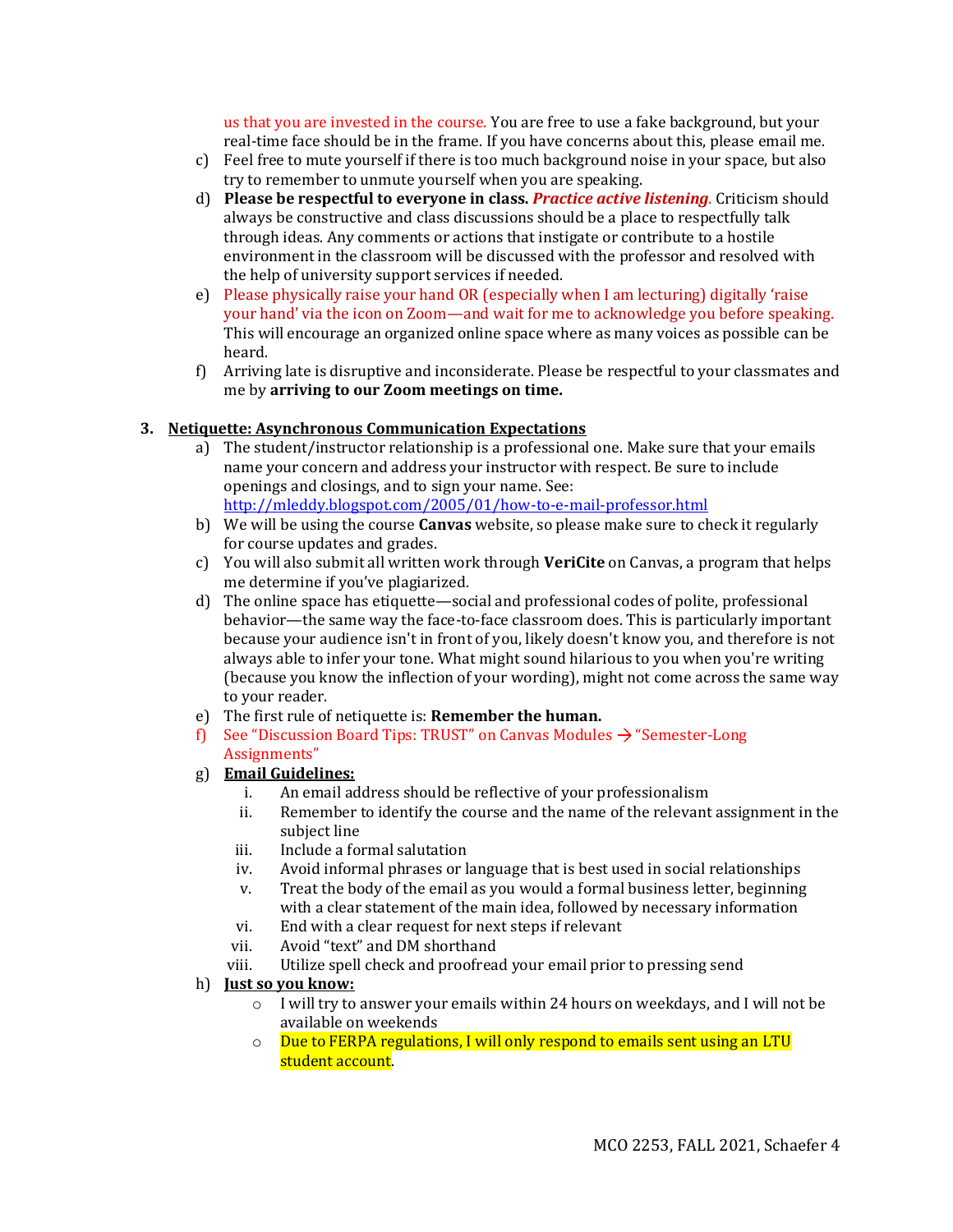## **4. Late Work**

- a) Late assignments will be penalized 10% per day they are late, *but only up to 5 days past the deadline*; e.g. if the assignment is due 11:59pm on the  $10<sup>th</sup>$  and you turn it in at 12:01am on the 11th, your grade on that assignment will automatically drop 10%; if you turn it in on the 15th, you will earn a zero.
- b) *I will NOT accept papers five days past the deadline*, except for the following reasons: 1) physical or mental health illness, only if you email me to let me know *before* the assignment is due & provide proper documentation; and 2) an immediate family emergency, only if certified by an official document. In either case, such documentation must be provided *within one week of the deadline.*
- c) NOTE: Each student gets one free "late pass" per semester, *but only up to 5 days past the deadline*, and you must email me *before* the assignment is due to receive it. Please remind me that you've used your late pass when you submit your assignment in the notes section on Canvas. (The late pass should be used only on formal assignments and FINAL DRAFTS submitted through VeriCite on Canvas.)

## **5. Attendance & Absences**

- a) You cannot learn or participate if you do not come to class. Absences will affect your grade to be determined by the outcome of your performance in class. Per LTU guidelines, I will take attendance and will report to the university if you have been absent for *two consecutive weeks*. I will verify your attendance ONLY via your showing up \*on time\* to our synchronous Zoom meetings at regular class times. That is, I will report your absence to the university even if you turn in an official assignment but have not 'shown up' to class via Zoom.
- b) Further, if you miss more than 2 weeks of our course sessions *total* (with or without email communication or documentation), your grade may be at risk. If this is the case for you, please email me as soon as possible so we can go over your options. Excessive tardiness to Zoom meetings, or leaving Zoom meetings early or too often, will reduce participation points at the instructor's discretion. "Leaving" Zoom meetings includes keeping your computer on and logged into Zoom but leaving our discussion; be sure to keep your face in the frame whenever possible to illustrate your commitment to the lecture, materials, and conversation.
	- a. Last day to withdraw from class is Nov. 19.
	- b. If you fail the course **and** if you have been absent from our Zoom meetings more than 8 times, I will submit a "WF" (Failure due to non-attendence) rather than an "F." The WF grade distinguishes students who fail due to non-attendance from those earning and "F" grade due to substandard academic performance. **Note:** It holds the same GPA value of an "F": 0 (zero). See [https://www.ltu.edu/registrars\\_office/general-policies.asp](https://www.ltu.edu/registrars_office/general-policies.asp)
- c) **Meaningful and thoughtful participation is an integral part of this course.** When you are absent you are responsible for any material covered in class and for arranging to submit any materials due on that day. Please do not contact me about what you will have missed because of your absence; instead, **contact one of your classmates**. I recommend you exchange email addresses for this purpose and for proofreading each other's written work.

### **6. Services & Accomodations**

- a) The Zaven Margosian Academic Achievement Center (AAC) is an academic support hub for LTU students. You may stop in to meet with study groups, study alone, or get tutoring help for classes or to improve notetaking and study habits. Tutoring is offered for many core classes, including writing. You can schedule a tutoring session online at [http://aac.lut.edu.](http://aac.lut.edu/)
	- i. **AAC location:** lowest level of the A. Alfred Taubman Student Services Center in C201
	- ii. **AAC contact:** [aac@ltu.edu](mailto:aac@ltu.edu) / 248-204-4120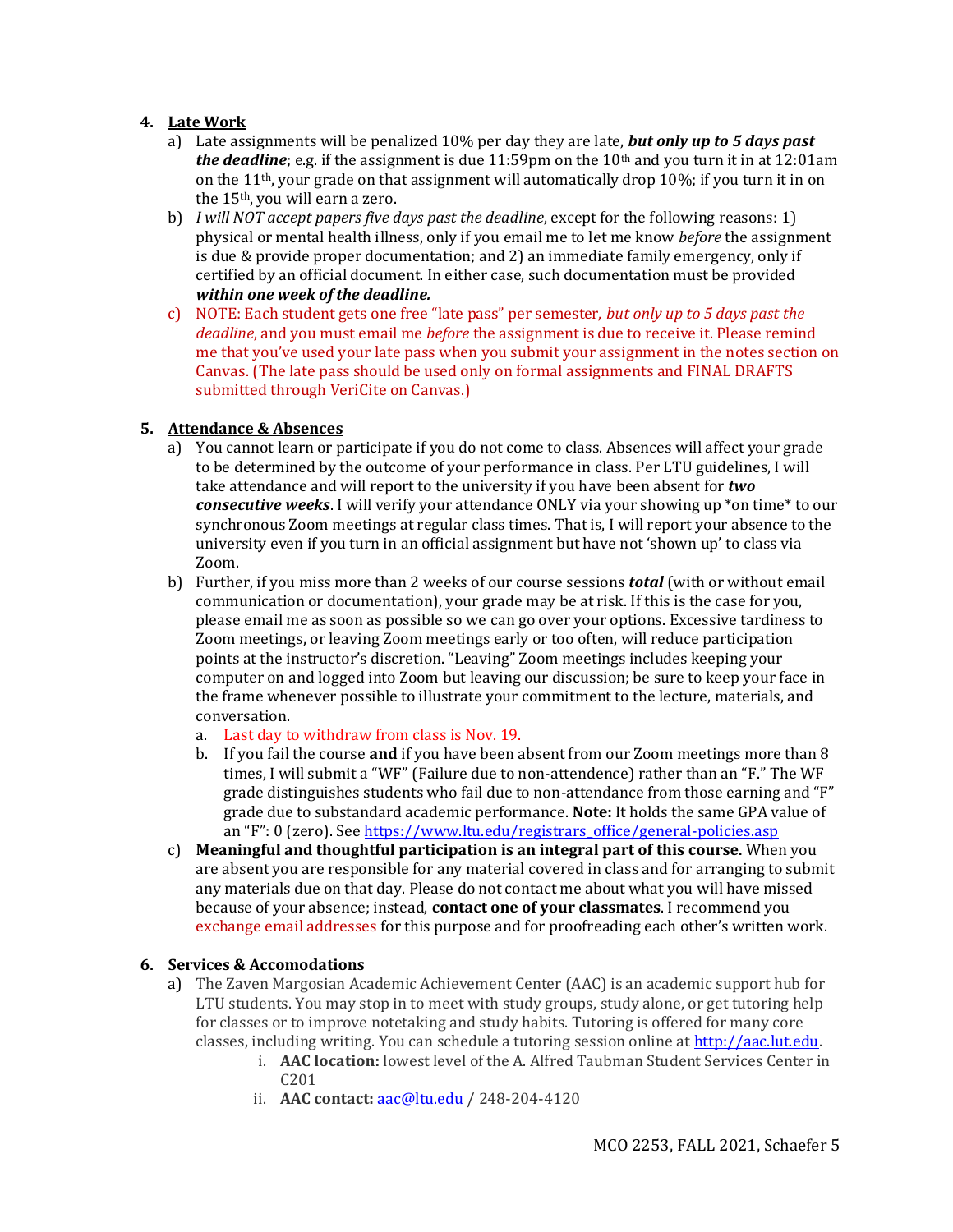- b) The Horldt Family Writing Center offers tutoring sessions to help you improve your writing skills! Fill out the form on their site to make a Zoom appointment: <https://www.ltu.edu/onestop/hwc.asp>
	- i. **Writing Center contact:** [writingcenter@ltu.edu](mailto:writingcenter@ltu.edu)
- c) Please let me know if you need an accommodation for this course. I will work with [Disability](https://www.ltu.edu/current-students/disability.asp)  [Services](https://www.ltu.edu/current-students/disability.asp) to provide what you require. I am willing to take suggestions specific to this class to meet your needs.
	- i. **Disability Services location:** Office of the Dean of Students, Suite C405, A. Alfred Taubman Student Services Center, 4th floor.
	- ii. **Disability Services contact:** [disability@ltu.edu](mailto:disability@ltu.edu) / 248-204-4100
- d) LTU currently offers counseling via zoom or phone from Monday through Friday for LTU students.
	- i. **Counseling contact:** [clinicalcounseling@ltu.edu](mailto:clinicalcounseling@ltu.edu)
	- ii. More info: [https://www.ltu.edu/student\\_affairs/student-counseling.asp](https://www.ltu.edu/student_affairs/student-counseling.asp)
- **7. LTU Academic Policies:** <https://www.ltu.edu/advising/academic-policies.asp>

## **Grading System:**

| A: $95-100$  | B-: 80-83.99      | D: 60-69.99  |
|--------------|-------------------|--------------|
| A-: 90-94.99 | $C_{1}: 77-79.99$ | $F: 0-59.99$ |
| B+: 87-89.99 | $C: 74-76.99$     |              |
| B: 84-86.99  | $C - 70-73.99$    |              |
|              |                   |              |

## **General Definitions:**

[A] Outstanding. Work displays thorough mastery of material, exceptional writing, and genuine [A] Outstanding. Work displays thorough mastery of material, exceptional writing, and genuine engagement with, and dedication to, the subject matter.

[ B ] Good. Work displays accurate understanding of the material.

[ C ] Fair. Work displays basic grasp of material with occasional misunderstandings or inaccuracies.

[ D ] Marginal. Work displays grasp of material adequate for credit, but quality of work indicates lack of effort.

[ F ] Unacceptable. Excessive absences, assignments not completed, or assignments unworthy of credit.

## **Course Requirements:**

**1% Introduction Sheet:** Submit intro/syllabus agreement to me via Canvas by Aug. 27.

• Find the sheet under Canvas Modules

**11% Participation:** Active, respectful, professional participation is crucial for your learning experience.

- Active participation includes coming to Zoom meetings **with your camera on** and with **relevant text(s)** *in hand***,** being prepared, *actively listening* to your peers and me, speaking up when it is your turn to do so, and fully participating in in-class writing assignments and discussions and Canvas discussion boards.
- o Your classmates and I are making ourselves vulnerable by turning our cameras on during Zoom meetings; *you are expected to join us in this commitment.* **Facing the camera** will show us that you are invested in the course. You are free to use a fake background, but your real-time face should be in the frame. If you have concerns about this, please email me.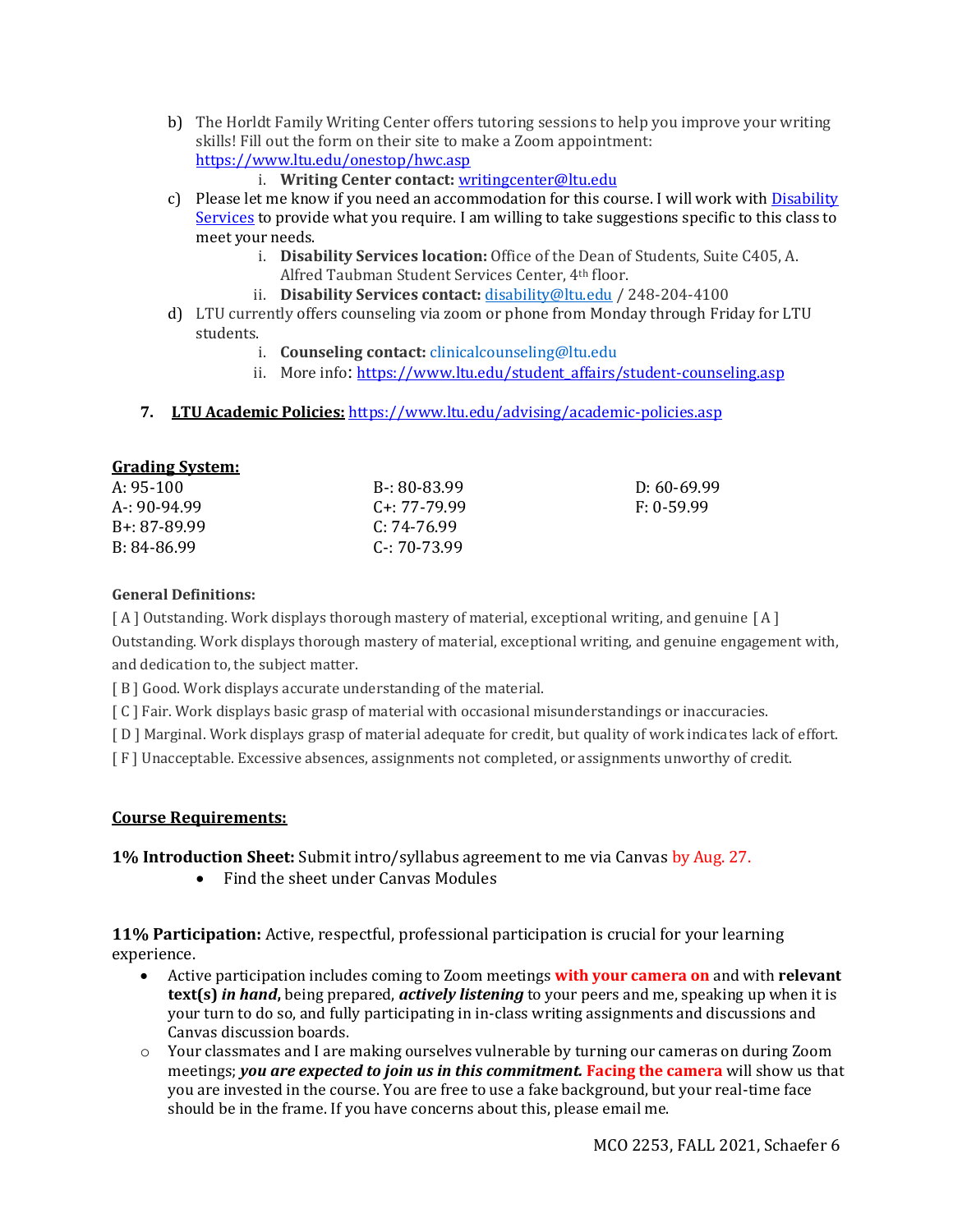- o I am looking for *quality* rather than quantity:
	- o Your verbal & written participation in this course should reflect that you've done the readings/viewings & are responding to them & your classmates' thoughts on them, i.e. *enter the scholarly discussion with an educated viewpoint* by offering more than simply your 'opinion'
- o Regarding quantity: aim to participate **4 times per week** in class discussion and/or on Canvas
- o If you want to say something but we must move on for the sake of time, **jot down your thoughts**  and write them under our Canvas Discussion board (any relevant Forum)
- $\circ$  I will assess your participation and give you a participation grade around week 5 or 6 of the semester; this grade will be entirely replaced by your participation grade at the end of the semester—it's just to give you a sense of how you're doing at the time so you can change your behavior if needed (or keep up the good work!)
- o If you miss a class, you are responsible for finding out from a classmate (or two) what you missed and making up the work; if, after this, you have specific questions about course content, email me
	- $\circ$  See Canvas  $\rightarrow$  Modules  $\rightarrow$  Semester-Long Assignments  $\rightarrow$  "Participation Guidelines"

**18% Perusall Annotation (6 total, 3 points each):** Each student will participate in Perusall annotation (any reading with Perusall after it under "Course Schedule" below)

- Instructions are posted under relevant "Assignments" in Canvas Modules
- Due 2 hours before relevant class begins

**20% Integrative Responses (5 total, 4% each):** You will write 5 critical, integrative viewing responses of 500-550 words each on specific films that you will view at home before class.

- These responses are meant to help you to work through your understanding of the course material, including making connections among texts and contexts.
- Only responses that demonstrate reading and viewing will receive credit.
- Instructions & prompts are posted under relevant "Assignments" in Canvas Modules
- See "Course Schedule" below & Canvas **Modules** for due dates

**15% Presentation:** Choose one presentation topic on the syllabus (choices **bolded in blue** under "Course Schedule") and come to that class session prepared to introduce the topic and propose 3 open-ended discussion questions.

- Plan to speak for 7-8 minutes *before* offering your questions to the class.
- **Avoid plot summary and spoilers**; rather, give peers just enough information to get them interested in viewing the films you discuss!
- Detailed instructions are posted under relevant assignment in Canvas **Modules**
- *Invite* Dr. Schaefer into your Google Slides the night *before* your presentation
- *Post Discussion Questions on Canvas under "Presentation Discussion Questions" (under* **Modules**) at least 2 hours before relevant class begins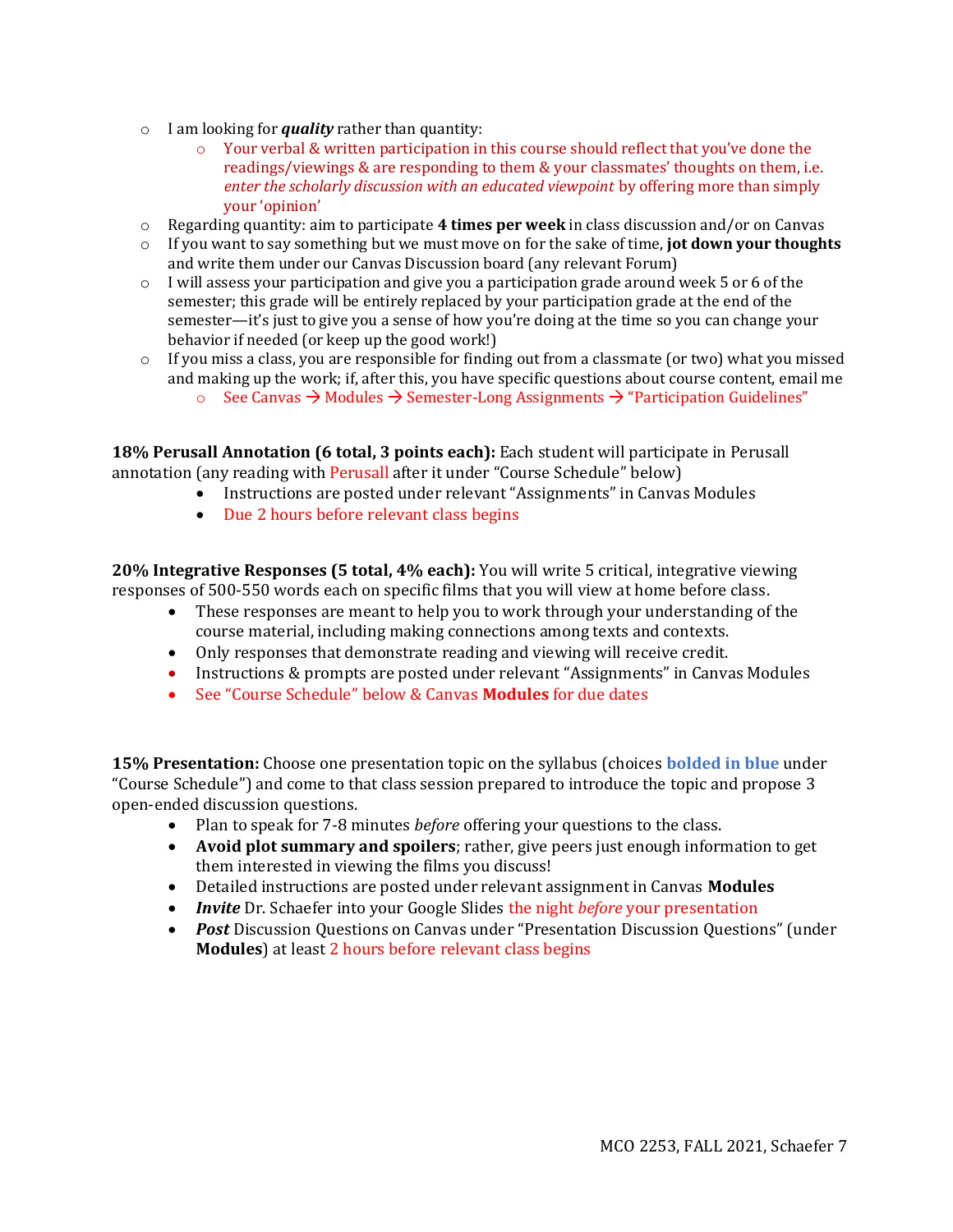## **35% Queer Cinema Culture Blog (5 parts): <https://queercinemaculture.wordpress.com/>**

- A. **6% Reviews Summary & Evaluation.** Locate & read 2-3 reviews of one of your favorite films that deals with sexuality or gender (NOT the one you'll be reviewing); *at least one of these reviews should be "scholarly" i.e. published in an academic journal.* 
	- *Summarize:* Write a succinct 1-paragraph **summary** of these reviews
	- *Evaluate:* Then, write your 1-paragraph **response** to them (what did *you* think of the film compared to what they thought?)
	- *Cite:* Include full MLA citations of the reviews (with hyperlinks to them) and citation of the film itself after your paragraphs
	- *Post* the 2-paragraph assignment and Works Cited on relevant Canvas "Discussions"
	- Due Nov. 13 by 11:59pm
- B. **1%** Email Dr. Schaefer your proposed film title & link for Original Film Review by Nov. 20
- C. **16% Original Scholarly Film Review – First Clean Draft on Word (for Peer Review).** In 1300-1500 words, write a *scholarly* review of a film that deals with LGBTQIA+ issues (or one that we are retrospectively able to 'queer')—preferably one that has an introduction and/or Q&A, is part of a series, or screens in an independent venue. Due to COVID-19, I encourage you to view a film at home via a "virtual cinema" platform.
	- Guidelines are posted under relevant "Assignments" in Canvas Modules
	- *\*\*\*See ideas for film screenings on our course blog site\*\*\**
	- *This draft should be as 'FINAL' as possible*
	- Due via Canvas on Dec. 6 by 11:59pm
	- *Your feedback on peers' Original Scholarly Film Reviews due Dec. 8 by 11:59pm*

## D. **10% Original Film Review – Final Blog Draft Posted on [Queer Cinema Culture](https://queercinemaculture.wordpress.com/) Website**

- Guidelines under Canvas **Modules**
- Wordpress Instructions & Troubleshooting under Canvas **Modules**
- Due on blog Dec. 13 by 11:59pm
- E. **2%.** Respond to 2 of your peers' reviews directly on our blog website in 100-150 words each.
	- Make connections between their review and our course films, readings, and discussion
	- Due on blog Dec. 14 by 5:40pm (end of exam time)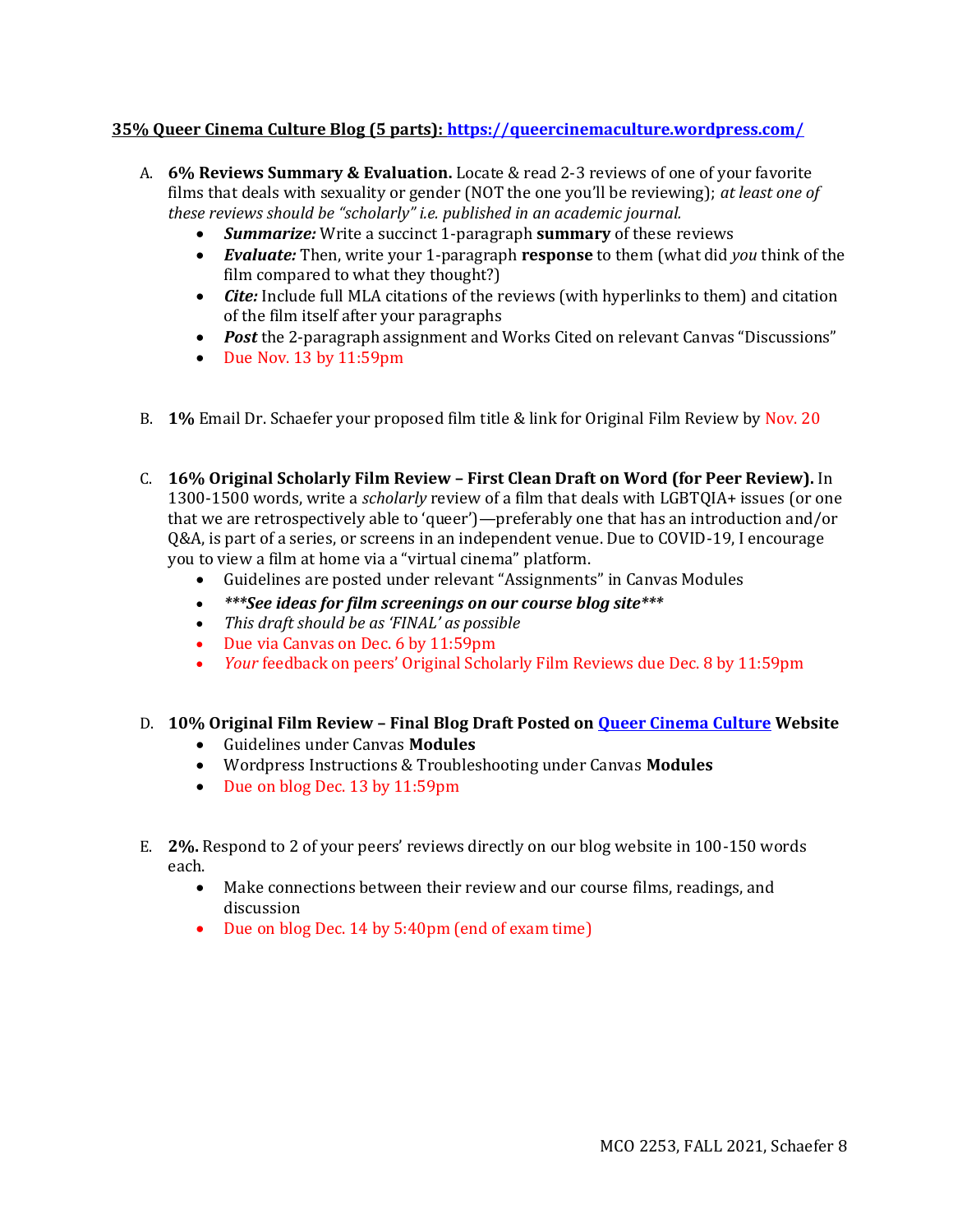### **COURSE SCHEDULE<sup>1</sup>**

*Unless otherwise noted, you are responsible for reading/viewing course material by the time the day's session begins.*

|           | Weeks 1 & 2: Oueer(ing) Classic Hollywood Cinema                                      |
|-----------|---------------------------------------------------------------------------------------|
| Aug. 24:  | Syllabus review; submit introduction sheet via Canvas Aug. 27 by 11:59pm              |
|           | In class: The Celluloid Closet (Rob Epstein & Jeffrey Friedman, U.S., 1996, 102 min.) |
| Aug. 26:  | In-class: finishing The Celluloid Closet [Criterion, Amazon]                          |
|           | Key Resources for semester: Gollin, Richard. "Camera Conventions" & "Editing          |
|           | Techniques." A Viewer's Guide to Film. McGraw-Hill, 1992. 27-89 [Canvas, "Resources"  |
|           | Module]; Writing About Movies, Ch 1-2 & "Illustrated Glossary of Terms" [textbook]    |
| Aug. 31:  | Rope (Alfred Hitchcock, U.S., 1948) [Amazon, etc.]                                    |
|           | Recommended: Swoon (Tom Kalin, U.S., 1992)                                            |
| Sept 2:   | Shiri Eisner, "What is Bisexuality?" Bi: Notes for a Bisexual Revolution. Seal Press, |
|           | 2013, pp. 13-58. Perusall                                                             |
|           | Recommended: All About Eve (Joseph L. Mankiewicz, 1950); Rebecca (Hitchcock, 1940)    |
|           | Weeks 3 & 4: The "New Queer Cinema" Movement                                          |
| Sept 7:   | Bound (The Wachowski Sisters, U.S., 1996) [Hulu, Paramount, Amazon]                   |
| Sept 9:   | Keegan, Cáel M. "You Can Believe What You Feel: Bound." Lana and Lilly Wachowski.     |
|           | U of Illinois P, 2018, pp. 8-23. Perusall                                             |
|           | Recommended: Rich, B. Ruby. Excerpts, The New Queer Cinema: The Director's Cut. Duke  |
|           | UP, 2013. [Canvas]                                                                    |
|           | Integrative Response 1 on Watermelon Woman due Sept. 13 by 11:59pm                    |
| Sept. 14: | The Watermelon Woman (Cheryl Dunye, U.S., 1996) [Kanopy]                              |
|           | In class: Barbara Hammer (USA, 1939-2019) film excerpts                               |
| Sept. 16: | Wimbley, Karin D. "Stereotypy, Mammy, and Recovery in Cheryl Dunye's The              |
|           | Watermelon Woman." Sisters in the Life: A History of Out African American             |
|           | Lesbian Media-Making, edited by Yvonne Welbon and Alexandra Juhasz, Duke              |
|           | UP, 2018, pp. 143-159. Perusall                                                       |
|           | Peruse https://sistersincinema.com/our-story/                                         |
|           | In class: Presentation - topics assigned & research practicum                         |
|           |                                                                                       |

<sup>&</sup>lt;sup>1</sup> The schedule and/or materials covered are subject to change. Please check Canvas "Announcements" & your LTU email regularly for updates.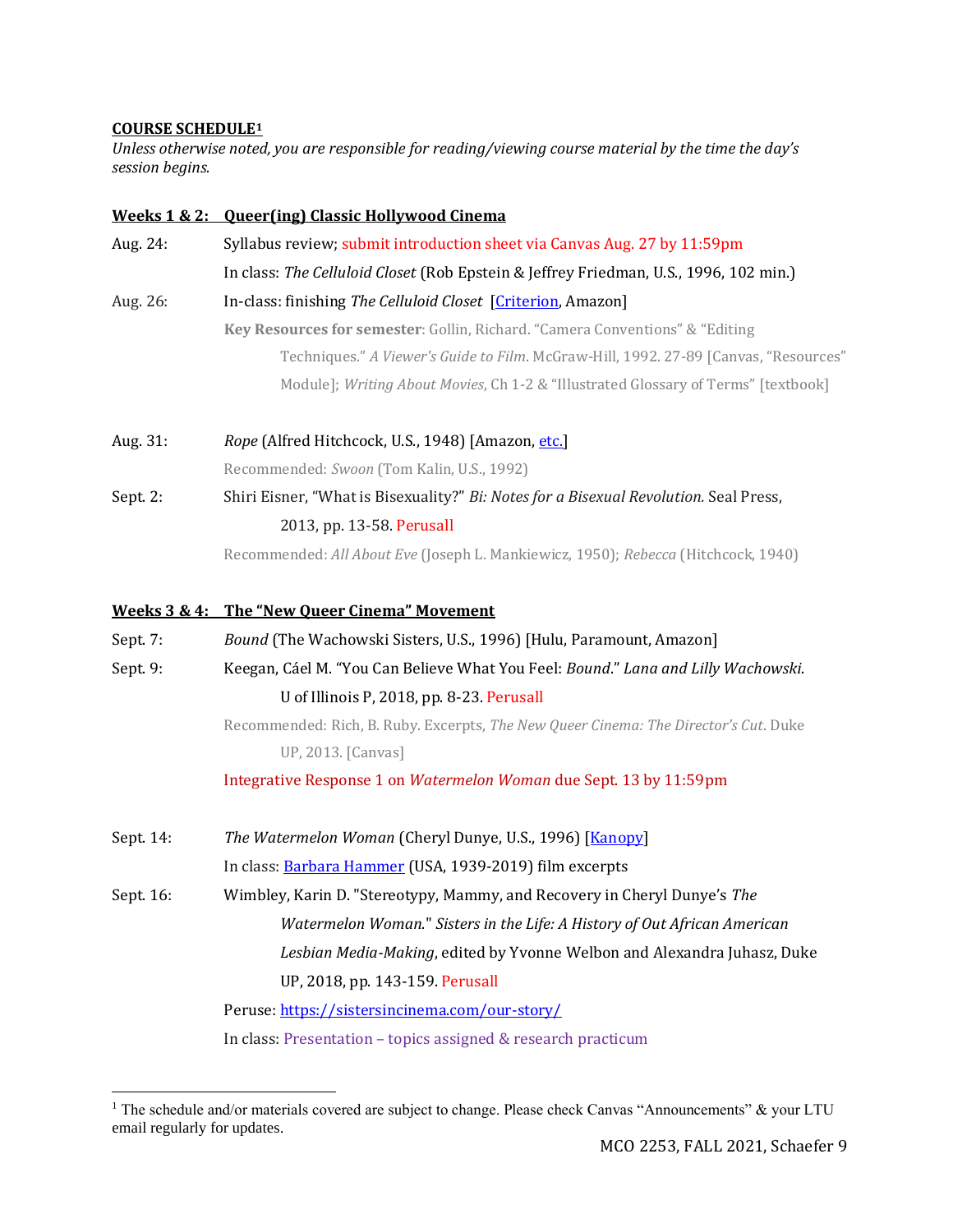#### **Weeks 5 & 6: "New Queer Cinema," cont.**

| Sept. 21: | <b>Assessment Day (No Classes)</b>                                               |
|-----------|----------------------------------------------------------------------------------|
| Sept. 23: | But I'm a Cheerleader! (Jamie Babbitt, U.S., 1999) [Kanopy]                      |
|           | Aaron, Michele. "New Queer Cinema: An Introduction." New Queer Cinema, edited by |
|           | Michele Aaron, Rutgers UP, 2004, pp. 3-14. [Canvas]                              |
|           | Recommended: Jennifer's Body (Karyn Kusama, U.S., 2009)                          |
|           | Integrative Response 2 on The Living End due Sept. 27 by 11:59pm                 |
|           |                                                                                  |

Sept. 28: *The Living End* (Gregg Araki, U.S., 1992) [\[Kanopy\]](https://southfieldlibrary.kanopy.com/video/living-end) Recommended: *Paris Is Burning* (Jennie Livingston, U.S., 1992) Presentation: **[Sadie Benning](https://www.moma.org/artists/34902) / Derek Jarman / any NQC filmmaker** Sept. 30: Pearl, Monica B. "AIDS and New Queer Cinema." *New Queer Cinema: A Critical Reader*, edited by Michele Aaron, Rutgers UP, 2004, pp. 23-35. Perusall Presentation: **Marlon Riggs / Gus Van Sant / any NQC filmmaker**

### **Weeks 7 & 8: European 'Art House' Cinema**

| Oct. 5: | Call Me by Your Name (Luca Guadagnino, Italy, 2017) [Starz, Vudu, Amazon] |
|---------|---------------------------------------------------------------------------|
| Oct. 7: | <i>Writing About Movies, Ch. 3, "Formal Analysis"</i>                     |
|         | <b>Presentation: Jean Genet / François Ozon</b>                           |
|         | Integrative Response 3 on Tomboy due Oct. 11 by 11:59pm                   |

- Oct. 12: *Tomboy* (Céline Sciamma, France, 2011) [**Kanopy**] Presentation: **Céline Sciamma / Marlon Riggs**
- Oct. 14: Class is asynchronous today (**No Zoom Meeting**); Dr. Schaefer @NWSA conference *Writing About Movies*, Ch. 4, "Cultural Analysis," p. 55-89 & Respond to "Discussion" on Canvas Recommended: Akerman's *J'ai faim, j'ai froid* (*I'm Hungry, I'm Cold*, France, 1984)

#### **Weeks 9 & 10: European 'Art House', cont.**

Oct. 19: Presentations: **Queer 'Art House' Cinema of Italy / Chantal Akerman** Oct. 21: Class is asynchronous (**No Zoom Meeting**); Dr. Schaefer @Cine-Excess conference "[The Consequences of Feminism](https://www.youtube.com/watch?v=Iz-lCsOTvds)" (France, 1906, 7 min.) & Respond to "Discussion" on Canvas

Integrative Response 4 on *Belle de jour* due Oct. 25 by 11:59pm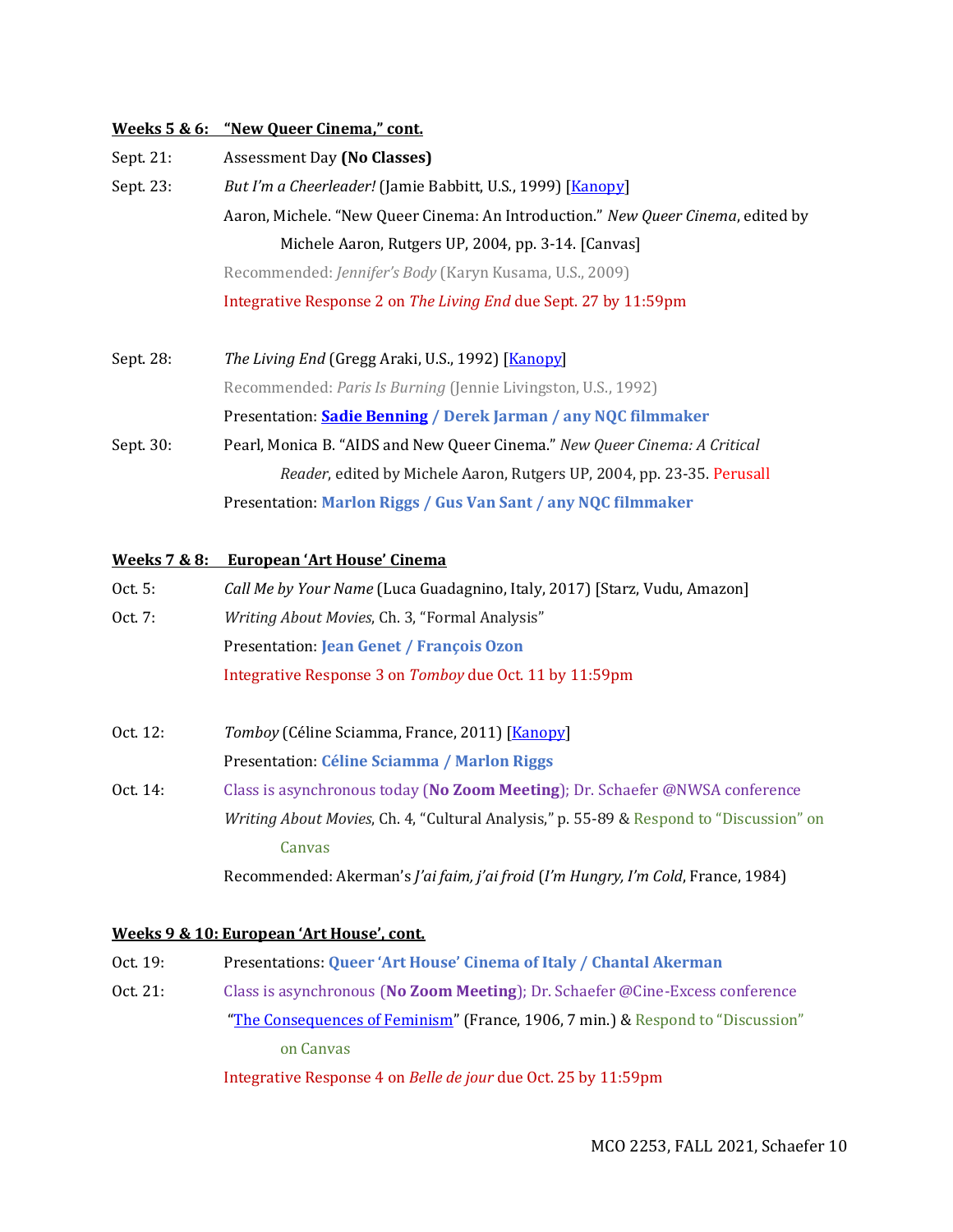| Oct. 26: | Belle de jour (Buñuel, Spain/France, 1966) [HBOMax, Amazon]                             |
|----------|-----------------------------------------------------------------------------------------|
| Oct. 28: | Forcer, Stephen. "Trust Me, I'm a Director: Sex, Sadomasochism and Institutionalization |
|          | in Luis Bunuel's Belle de Jour (1967)." Studies in European Cinema, vol. 1, no. 1,      |
|          | 2004, pp. 19-29. Perusall                                                               |

#### **Weeks 11-12: Contemporary U.S. Indie Film**

| Nov. 2:   | Tangerine (Sean Baker, U.S., 2016) [Kanopy]                                   |
|-----------|-------------------------------------------------------------------------------|
|           | Recommended: <i>Moonlight</i> (Barry Jenkins, U.S., 2016)                     |
| Nov. $4:$ | Malone, Meagan E. "Celebrating Transness: Tangerine and the iPhone." European |
|           | Journal of English Studies, vol. 24, no. 1, 2020, pp. 65-75. Perusall         |
|           | Integrative Response 5 on <i>Appropriate Behavior</i> due Nov. 8 by 11:59pm   |
|           |                                                                               |

Nov. 9: *Appropriate Behavior* (Desiree Akhavan, U.S., 2014) [Roku, Vudu, Amazon] Recommended: *Pariah* (Dee Rees, U.S., 2011) Nov. 11: Presentation: **Dee Rees** In class: "Summary of Film Reviews" assignment

Summary of Film Reviews due on Canvas "Discussions" Nov. 13 by 11:59pm

## **Weeks 13-14: Latin American Film**

| Nov. 16: | Una Mujer Fantástica (A Fantastic Woman, Sebastián Lelio, Chile, 2017) [Amazon]           |
|----------|-------------------------------------------------------------------------------------------|
|          | In class: Original Film Review brainstorming                                              |
|          | Presentation: Queer Cinema of [any Central or South American nation you choose]           |
|          | Recommended: Mosquita y Mari (Aurora Guerrero, U.S., 2012)                                |
| Nov. 18: | Class is asynchronous today (No Zoom Meeting); Dr. Schaefer @NWSA conference              |
|          | Beth Daley, "Oscar for A Fantastic Woman Highlight's Chile's Long Battle for LGBTI        |
|          | Rights." The Conversation, 2018; & Respond to "Discussion" on Canvas                      |
|          | Email Dr. Schaefer your film title, genre, nation(s), and link for Original Film Review - |
|          | Nov. 20 by 11:59pm                                                                        |
| Nov. 23: | Y Tú Máma También (And Your Momma Too, Alfonso Cuarón, México, 2001) [AMC+,               |
|          | Amazon]                                                                                   |
|          | Recommended: The Way He Looks (Daniel Ribeiro, Brazil, 2014)                              |
|          |                                                                                           |

Nov. 25: **No Classes** (LTU Break)